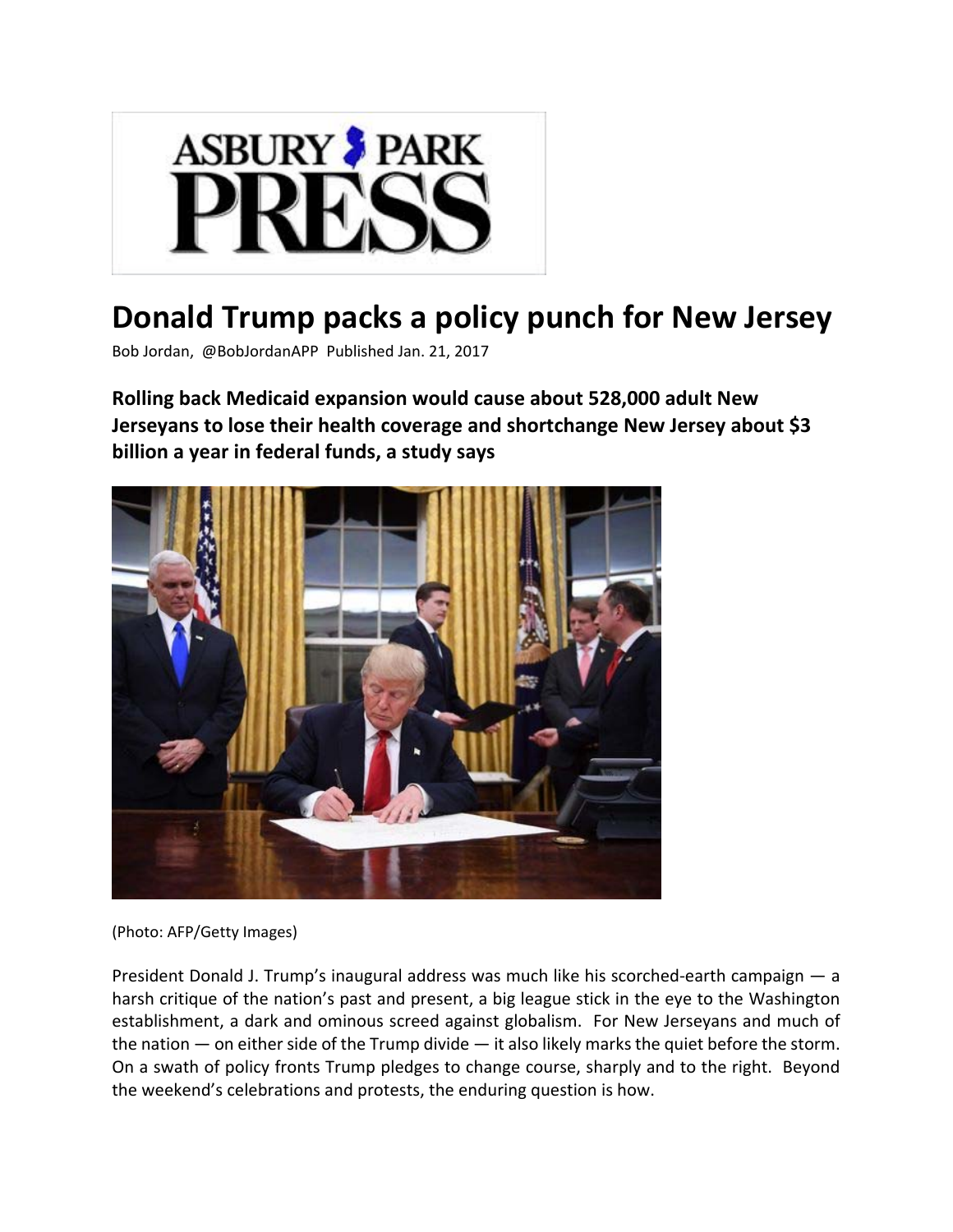Garden State business leaders heralded his pledges to jettison government red tape and regulations, while worrying of trade wars. Among their questions: What will Trump's so-called "America first" policies mean to the state's important import‐export sector, jobs tied to selling abroad, consumer prices and cross‐border relationships?

Different questions greet the new president's catch-all promise to end "this American carnage" — a gloomy cornucopia Trump described as rampant crime and gangs, poverty and drugs, and an "education system flush with cash" that still leaves our "young and beautiful students deprived of all knowledge."

Specific policy prescriptions for the likes of Camden and Asbury Park, or Colts Neck for that matter? Trump hasn't said, but clues arrived just ahead of the inaugural: The Hill reported that Trump and GOP Congressional leaders were preparing deep budget cuts. He has already called for more charter schools.

## **Teasing out meaning**

Trump used his speech to double‐down on pledges to dismantle the Environmental Protection Agency "in almost every form," shred the Affordable Care Act and "bring back our borders," which during the campaign meant stepping up deportations of undocumented immigrants and building a wall along the southern border.

But details? Not just yet. For now, the lack of specifics — across the policy spectrum — has some teasing out meaning for New Jersey in the smallest utterances by Trump.

"We will build new roads and highways and bridges and airports and tunnels and railways all across our wonderful nation,'' Trump told the world Friday. He has promised to spend \$1 trillion on infrastructure projects over 10 years.

To John Boyd, a Princeton‐based site selection expert for manufacturing companies, the tunnel reference was enough to sound like a favorable assessment of an important New Jersey‐New York project, the \$24 billion Gateway Program, which would build a new Hudson River rail tunnel and renovate the existing system.

"Just for him to specifically say the word 'tunnels,' I think there wassomething to read into that,'' Boyd said. "The tunnel would be an obvious benefit to the region, and I think that there are additional headwinds from Trump taking office that will be favorable to New Jersey's business development community.''

Former President Barack Obama pledged that the federal government would pick up half of the Gateway Program's cost. Congressional Republicans long opposed such big public works spending requests by Obama. Officials in the two states have been trying to gauge Trump's interest.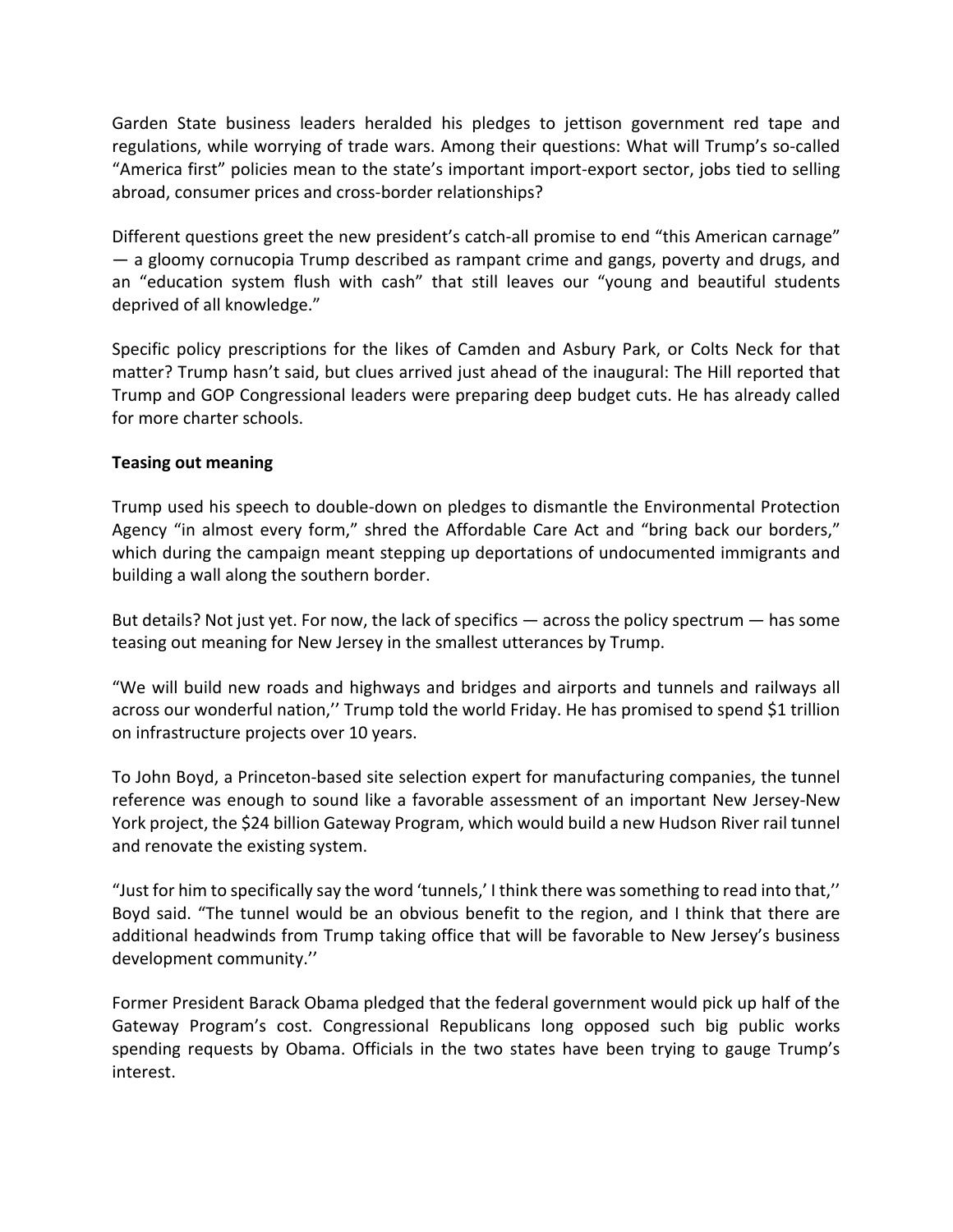"Projects that move the most people, like the Gateway tunnel in this region are the kinds of projects that deserve federal support,'' said Janna Chernetz, a senior New Jersey policy analyst with the Tri-State Transportation Campaign. "If Trump is serious about fulfilling his promises to improve the country's economy and infrastructure, Gateway must be a key focus."

## **Post‐speech tweets**

Trump in his opening speech didn't say anything about his proposal to redo the nation's health insurance system, which, if implemented, would affect New Jersey "far more than most states,'' said Gordon MacInnes, head of New Jersey Policy Perspective, a left-leaning think tank.

A few hours after the inaugural parade, however, Trump signed an executive order directing agencies to ease the regulatory burdens associated with Obamacare until Congress repeals and replaces the health care system.

An analysis by MacInnes' group says rolling back Medicaid expansion would cause about 528,000 adult New Jerseyans to lose their health coverage and shortchange New Jersey about \$3 billion a year in federal funds.

Trump hasn't given much detail on what he'd like to see in a new health insurance law, though in recent weeks he has said the new law should not lag behind the old, and asserted that everyone should get coverage. Funding it? No clue just yet.

"I'm seeing comments from Republican governors and Republican members of Congress that we may need to revise the Affordable Care Act, not demolish it, so that's a good sign,'' MacInnes said.

Nor has Trump given specifics about what he'll do with a program for undocumented immigrant youth that allows them to legally work and avoid deportation — an Obama executive order formally known as Deferred Action for Childhood Arrivals (DACA).

Trump during the campaign said he'd end the exceptions. But adviser and former House Speaker Newt Gingrich in an interview with the Washington Post predicted the enrollees "are not going to be deported; they'll never be deported."

Gingrich said Trump would likely refuse to accept any new people under the program.

Still, Trump's promises to tighten immigration policy were important to voters like Long Branch resident David Cohen.

"He has to control the illegal aliens because they are the ones who are putting Americans out of work. That's what we voted on and he'll do it,'' Cohen said. "It's not going to be a revolving door anymore. ''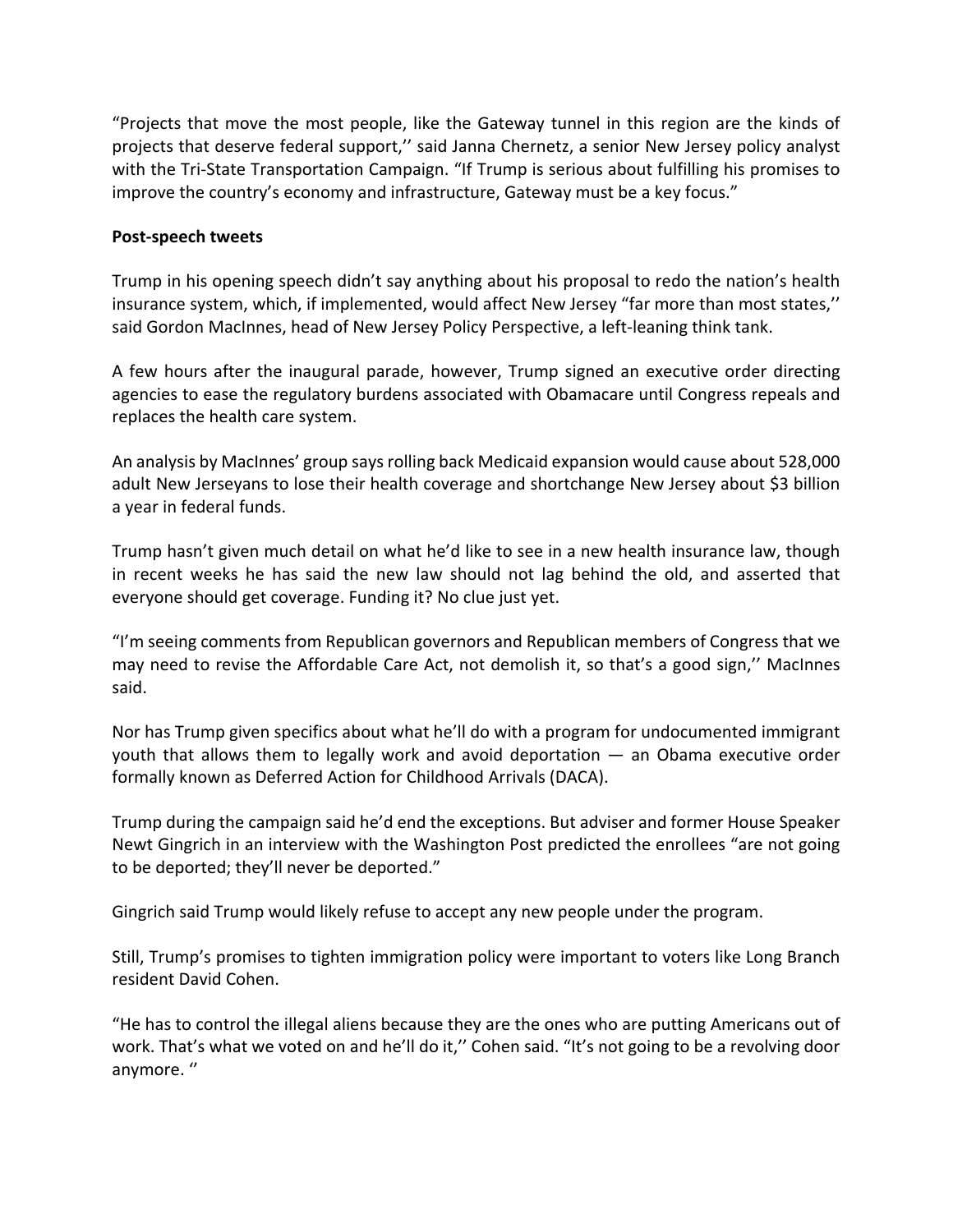New Jersey has a half‐million undocumented immigrants, with 23,000 thousand DACA applicants, a study by the Migration Policy Institute found.

"Taking DACA away not only hurts young people but hurts their families, and over time it will hurt New Jersey's economy,'' said Chia‐Chia Wang, organizing and advocacy director for the Immigrant Rights Program at the Newark‐based American Friends Service Committee.

"There's been confusion in the communities about what the new president is going to announce about the program, and when. We're hoping for the best.''

## **A new course**

Trump through his cabinet picks and other appointments has signaled that he will veer sharply from Obama's policies and govern from the right. Tops jobs have gone to those hailing from Wall Street, the military or immense wealth.

Billionaire Republican donor Betsy DeVos, for one, is a wild card for New Jersey if she's confirmed as the next education secretary. New Jersey's school spending on average is close to \$20,000 per pupil. Gov. Chris Christie is pushing to change the formula for funding the state's schools, including increasing reliance on less costly charter schools.

DeVos is an outspoken proponent of charter and private schools – she supported a schoolvoucher referendum in her home state of Michigan that would have enabled parents to use public money for tuition at religious schools – and Democrats see her as hostile to traditional public education.

As with most of Trump's Cabinet picks, DeVos still awaits a confirmation vote.

Tom Bracken, president of the New Jersey Chamber of Commerce, said he heard the Trump speech as a rallying cry to improve the state's business climate.

"He said government should be supportive and shouldn't be intervening. That would be a great shift for us in New Jersey. He said, 'think big, dream bigger.' What we focus on in New Jersey is correcting our issues, so there's no big thinking and dreaming going on. We don't have a plan,'' Bracken said.

"Even though we have made some progressin recent years, New Jersey's economy has continued to under‐perform. With the abundance of talent, assets and resources at our disposal, we should consistently outperform other states, not under‐perform them.''

Trump's first moves on the business front got the attention of the environmental community.